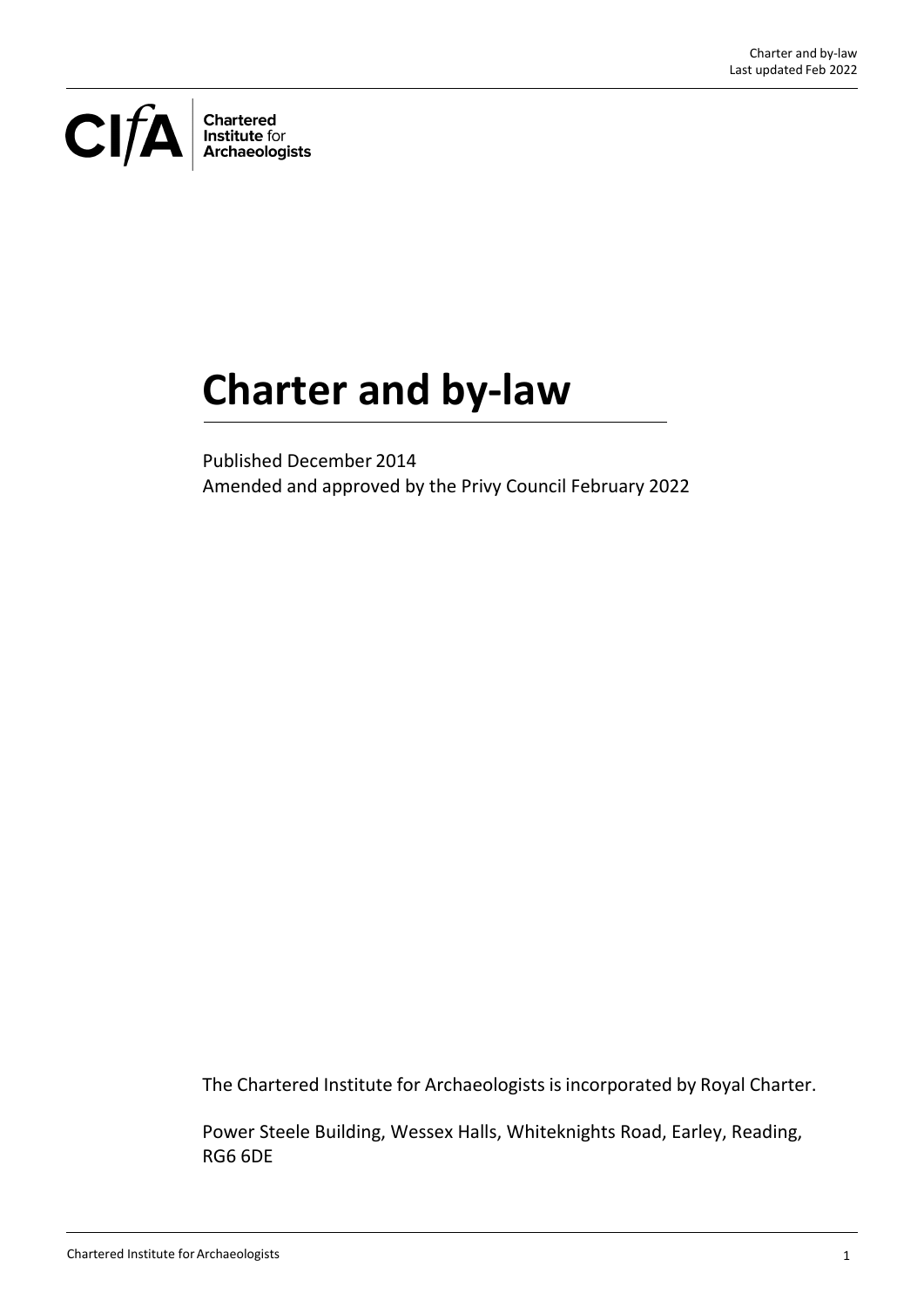ELIZABETH THE SECOND, by the Grace of God of the United Kingdom of Great Britain and Northern Ireland and of Her other Realms and Territories Queen, Head of the Commonwealth, Defender of the Faith:

TO ALL TO WHOM THESE PRESENTS SHALL COME,GREETING!

WHEREAS The Institute of Field Archaeologists was incorporated as a company limited by guarantee under the Companies Acts 1948 to 1981 in the year of our Lord nineteen eighty five and has by a Humble Petition prayed that We might be graciously pleased to grant to it a Charter of Incorporation:

NOW THEREFORE know ye that We, having taken the said Petition into Our Royal Consideration, have been pleased, by virtue of Our Prerogative Royal and of Our especial grace, certain knowledge and mere motion, to grant and declare, and do hereby for Us, Our Heirs and Successors, grant and declare as follows:

- 1 The persons now members of The Institute of Field Archaeologists and all other persons who may hereafter become members of the body corporate hereby constituted shall forever hereafter be one body corporate by the name of The Chartered Institute for Archaeologists and by the same name shall continue to have perpetual succession, and by the same name shall and may sue and be sued or take all manner of actions and proceedings (in accordance with article 16 below) and shall have power to do all other matters and things incidental or appertaining to a body corporate. The persons irrevocably submit to the exclusive jurisdiction of the Court in respect of any dispute or matter arising out of or connected with this Charter and by‐law;
- 2 In this Our Charter unless the context otherwiserequires:
	- (i) 'the Institute' shall mean The Chartered Institute for Archaeologists as hereby incorporated;
	- (ii) 'the Former Institute' shall mean The Institute of Field Archaeologists;
	- (iii) 'the by‐laws' shall mean the by‐laws set out in the schedule hereto as amended from time to time as provided below;
	- (iv) 'the Board of Directors' shall mean the Board of Directors of the Institute referred to below and as from time to time constituted in accordance with the by‐laws;
	- (v) 'the Advisory Council' shall mean the Advisory Council of the Institute referred to below and as from time to time constituted in accordance with regulations agreed by the Board of Directors;
	- (vi) words importing the singular number only shall include the plural number and vice versa and words importing persons shall include corporations;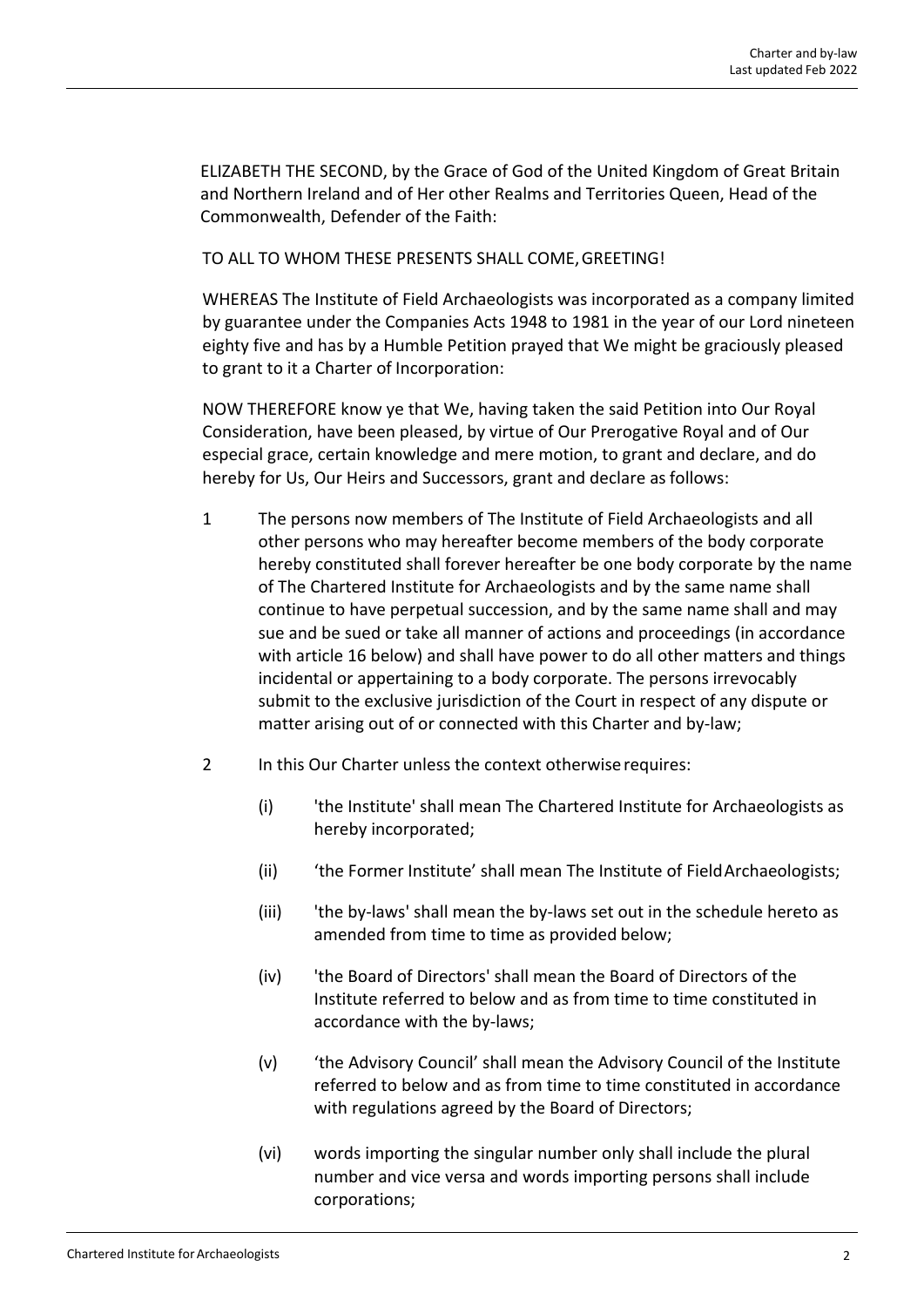- (vii) references to an Act of Parliament are to the Act as amended or re‐ enacted from time to time and to any subordinate legislation made under it.
- 3 The objects of the Institute ('the Objects') shallbe:
	- to advance the practice of archaeology and allied disciplines;
	- to define and maintain proper professional standards and ethics in training and education in archaeology, in the execution and supervision of work, and in the conservation of the archaeological heritage; and
	- to disseminate information about archaeologists and their areas of interest.
- 4 In pursuance of the Objects, the Institute shall havepower:
	- (i) to acquire, take over and accept by way of gift from the Former Institute all the stocks, funds, securities and other assets of every description now belonging to the Former Institute or held in trust for it and to undertake, execute and perform any trusts or conditions affecting any of such assets and to defray and provide for any debts and liabilities to the discharge of which the said assets or any of them shall at the moment of such acquisition be applicable and to give any trustees in whom any such stocks, funds, securities or other assets may be vested a valid receipt, discharge and indemnity for and in respect of the transfer or handing over of them to the Institute;
	- (ii) to receive and accept subscriptions, donations, endowments and gifts of money, land, hereditaments, stocks, funds, shares, securities and any other assets whatsoever and either subject or not subject to any special trusts or conditions and in particular to accept and take by way of gift and absorb upon any terms the undertaking and assets of any organisation whether incorporated or not carrying on work similar to any work for the time being carried on by the Institute and to undertake all or any of the liabilities of any such otherorganisation;
	- (iii) to purchase, take on lease or hire or otherwise acquire and hold any land, buildings, easements or hereditaments of any tenure and any other real or personal property and to construct, provide, maintain, repair and alter any buildings, works, stores, plant and things which may from time to time be deemed requisite in any part of the world for any of the purposes of the Institute;
	- (iv) to accumulate, sell, improve, manage, develop, exchange, lease, mortgage or otherwise dispose of or deal with or turn to account all or any property, rights or privileges of the Institute; Provided that no disposition of any real or leasehold property situate in Our United Kingdom shall be made without such consent or approval (if any) as may be by law required;
	- (v) to borrow or raise money for any of the purposes of the Institute in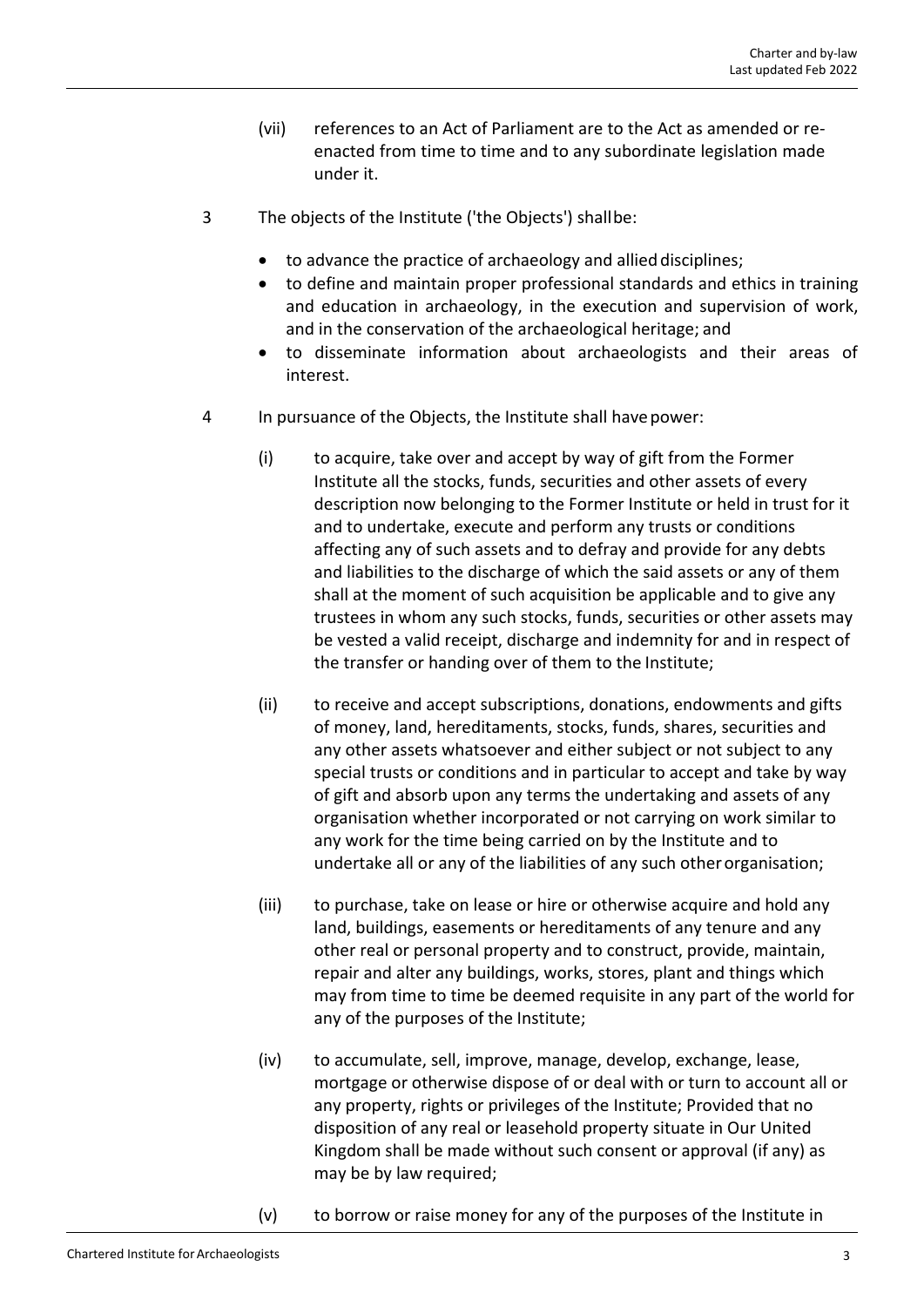such manner and upon such terms as the Institute may think fit, and to secure or guarantee the payment or repayment of any moneys, or any other obligation or liability whatsoever, in such manner and on whatsoever property rights or assets of the Institute as the Institute may think fit;

- (vi) to invest moneys of the Institute and to appoint investmentmanagers;
- (vii) to undertake, execute and perform any trusts or conditions affecting any real or personal property of any description acquired by the Institute;
- (viii) to pay or apply any moneys or assets of the Institute for any purpose which in the opinion of the Board of Directors may tend to promote all or any of the Objects and either to do so directly or to pay or transfer any such money or assets to some other person to be applied in the above manner;
- (ix) to lend and advance money or give credit, with or without security and upon such terms as the Institute may think fit, and to enter into guarantees, contracts of indemnity and suretyships of all kinds, to receive money on deposit or loan upon any terms and to guarantee or secure, either by personal covenant or by mortgage, charge, standard security, lien or other security upon all or any part of the undertaking and real and personal property and assets, present or future, of the Institute the due performance of the obligations and liabilities of any kind whatsoever of the Institute or any third party, together with interest thereon;
- (x) to employ persons or bodies and to grant, continue and pay such salaries, pensions, gratuities or other sums in recognition of services (whether rendered before or after the granting of this Our Charter) as the Board of Directors may from time to time think proper;
- (xi) to draw, make, accept, endorse, negotiate, discount, execute, issue and exchange promissory notes, bills of exchange, debentures, cheques and other negotiable or transferable instruments
- (xii) to insure any asset of the Institute on such terms as the Board of Directors may think fit, and to pay the appropriate premiums and use any insurance money received in any manner the Board of Directors shall think fit whether to restore the asset or not;
- (xiii) to insure any risks arising from the Institute's activities;
- (xiv) to indemnify out of the assets of the Institute and/or provide indemnity insurance to cover liability of members of the Board of Directors, members of the Advisory Council, employees or any other persons acting on behalf of the Institute in respect of any liabilities for negligence, breach of trust or breach of duty of which they may be guilty in relation to the Institute.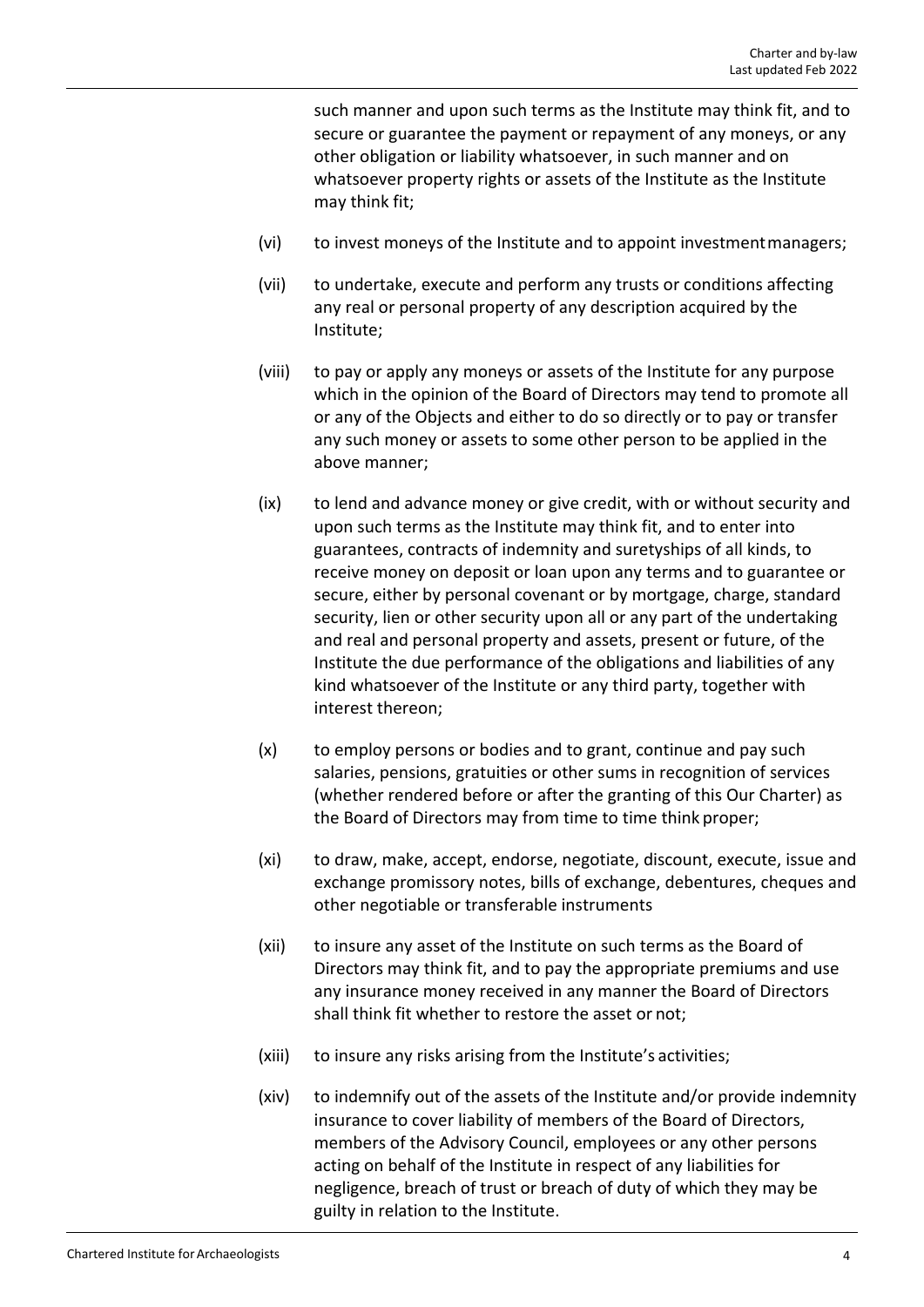Any such indemnity or insurance shall not extend to:

- (a) any liability resulting from conduct which the guilty party knew or must be assumed to have known was not in the best interests of the Institute, or which the guilty party did not care whether it was in the best interests of the Institute or not;
- (b) any liability to pay the costs of unsuccessfully defending criminal prosecutions for offences arising out of the fraud or dishonesty or wilful or reckless misconduct of the guilty party;
- (c) any liability to pay a fine;
- (xv) to establish national, regional, local and other groups for the promotion of all or any of the objects of the Institute in any part of the world;
- (xvi) to form local branches, committees and groups in any part of the world, to organise meetings and to disseminate information on any matters affecting archaeology, management of the historic environment and related subjects, to print and publish, issue, sell, lend and circulate such papers, periodicals, books, circulars, histories, communications, proceedings or transactions and reports, or any other literary undertaking whatsoever for the purpose of stimulating interest in and promoting the Objects and for these purposes to cause translation to be made into or from any language and to take all other measures which may seem necessary for providing and maintaining an efficient organisation for the purpose of the Institute;
- (xvii) to make and carry out any arrangement for joint working or co‐ operation with, or become a member of, any other organisation whether incorporated or not carrying on work similar to any work for the time being carried on by the Institute;
- (xviii) to establish, promote and otherwise assist any limited company or companies or other bodies for the purpose of acquiring any property or of furthering in any way the Objects or to undertake trading and to establish the same either as wholly owned subsidiaries of the Institute or jointly with other persons, companies, government departments or local authorities and to finance such limited company or companies or other body by way of loan or share subscription or other means;
- (xix) to develop, improve and maintain the practice of archaeology and the understanding of the role of archaeologists in society;
- (xx) to promote the highest standards of competence and practice in persons and organisations engaged in or about to engage in archaeology and related disciplines, and to maintain these standards amongst its own members;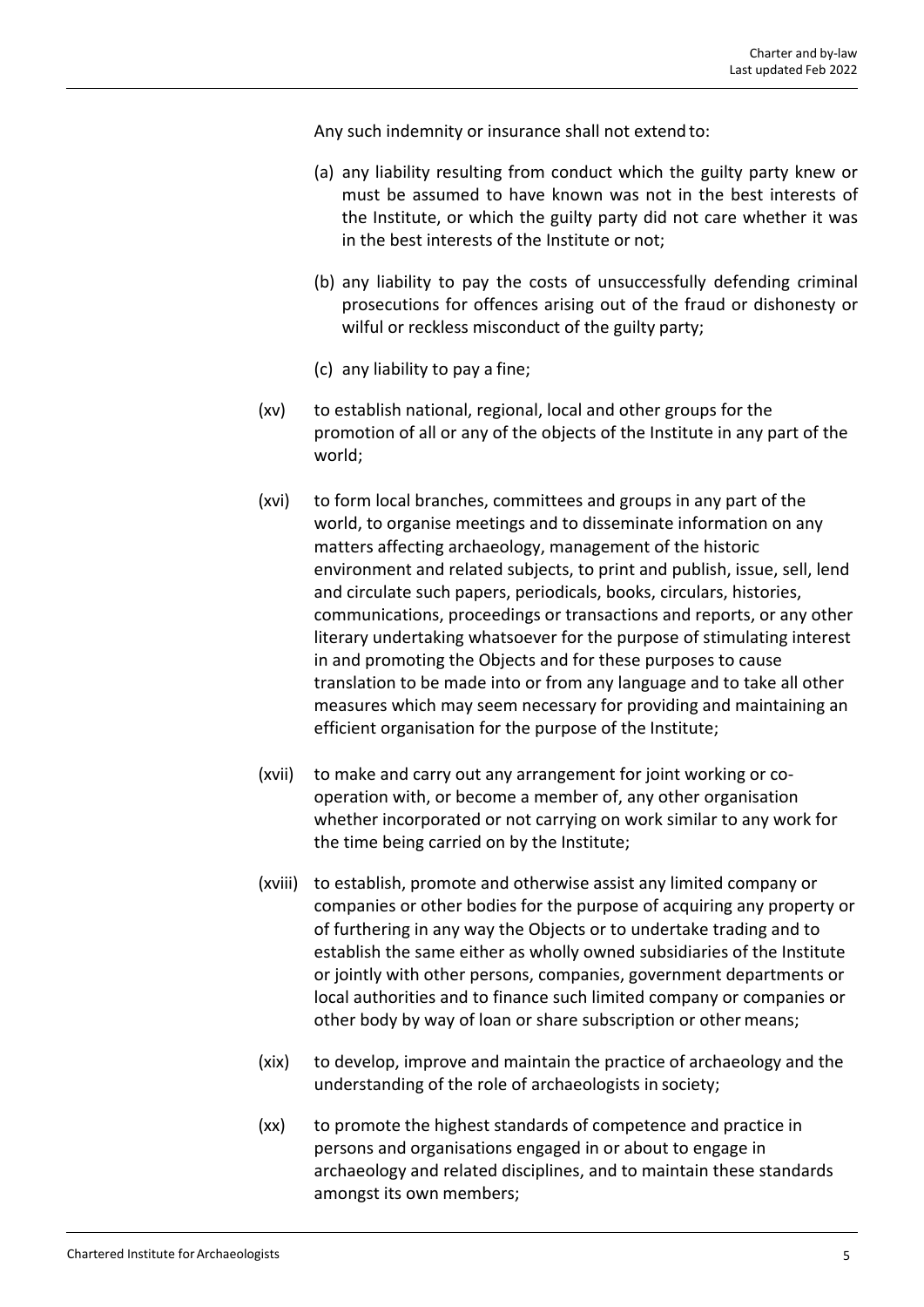- (xxi) to test by examination or otherwise the competence of persons and organisations engaged in or about to engage in archaeology and related disciplines, and to award certificates and distinctions, and to institute and establish scholarships, grants, rewards and other benefactions;
- (xxii) to promote, encourage, guide and cooperate in the education and training of those who wish to be or are practising as archaeologists or are interested in archaeology or in subjects connected therewith and, in particular, to promote the continuing development of archaeologists and professional development;
- (xxiii) to promote the efficiency and usefulness of its members to the community at large by setting a high standard of professional and general education, knowledge and conduct and otherwise to enhance the status of archaeologists in society;
- (xxiv) to act as an authoritative body for the purpose of consultation with the legislature, public bodies and others in matters of public, professional and scientific interest concerning archaeology and related subjects;
- (xxv) to apply for and exercise any powers obtained under any Supplemental Charter or any Act of Parliament;
- (xxvi) to do all such other acts and things as are or may be deemed incidental or conducive to the attainment of any of the Objects.
- 5 The income and property of the Institute, from wherever derived, shall be applied solely towards the promotion of the Objects as set forth in this Our Charter, and no portion of them shall be paid or transferred directly or indirectly by way of dividend, bonus, or otherwise by way of profit to the members of the Institute. Provided that nothing in this article shall prevent the payment in good faith of remuneration to any member of the Institute or other person in return for any goods or services actually rendered to the Institute or in respect of reasonable and proper rent for premises demised or let by any member of the Institute.
- 6 There may be a Patron of the Institute. Patrons shall be such persons as may from time to time accept that office on the invitation of the Institute.
- 7 The affairs of the Institute shall be controlled by a Board of Directors constituted in accordance with the by‐laws. The members of the Board of Directors shall be elected or coopted in such manner and hold office on such terms and for such period as may be prescribed by or in accordance with the by‐laws. The first members of the Board of Directors shall be the members of the Executive Committee of the Former Institute at the date of this Our Charter, together with the Chief Executive and the Head of Governance and Finance of the Institute. The members of the Executive Committee of the Former Institute will hold office on the Board of Directors for a period commensurate with the unexpired part of a three year period calculated asat that date and commencing in each case on the date of the member'slast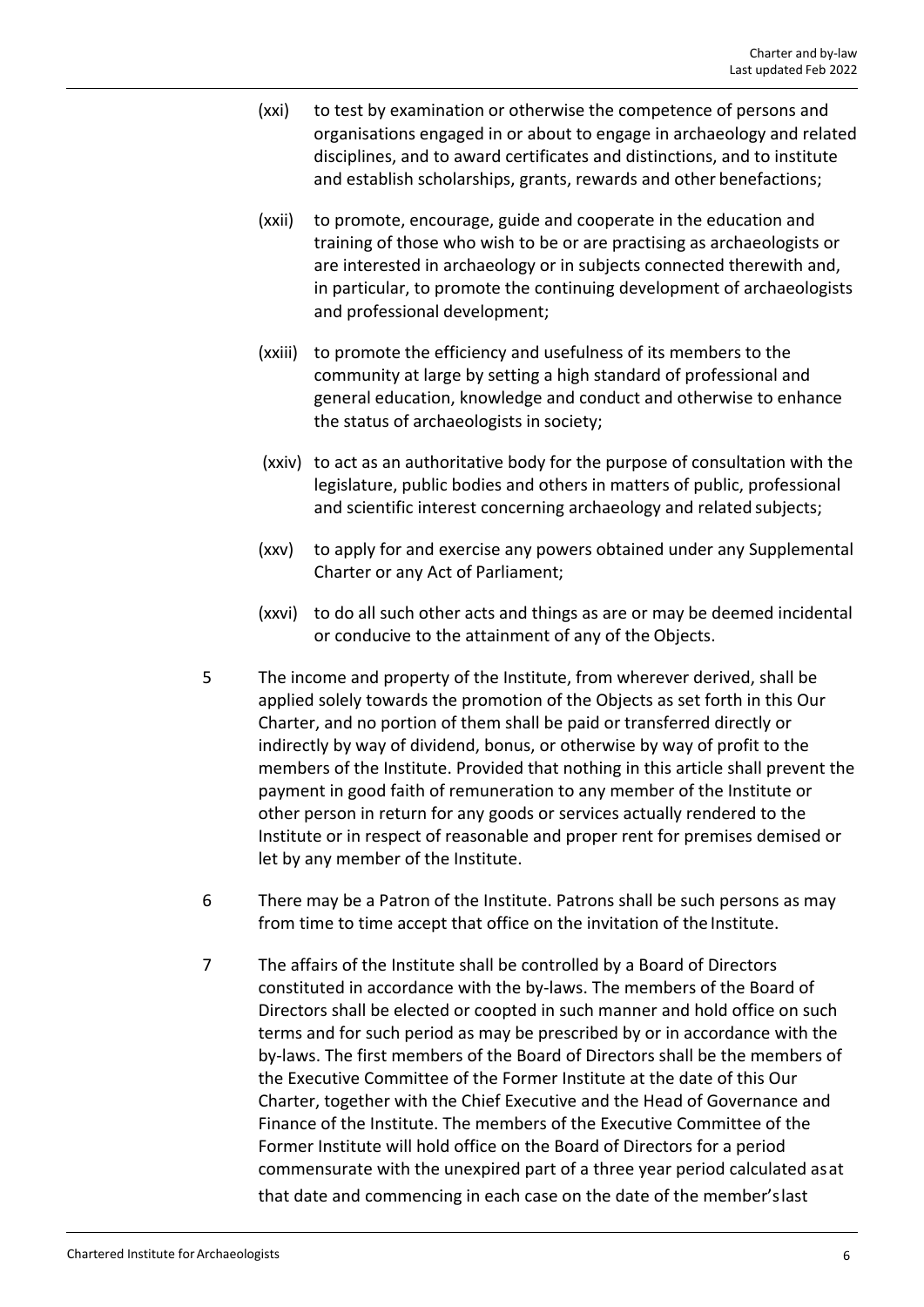election to the Executive Committee of the FormerInstitute.

- 8 The Board of Directors will be advised on policy and long-term strategy by an Advisory Council constituted in accordance with regulations agreed by the Board of Directors. The members of the Advisory Council shall be elected, appointed or coopted in such manner and hold office on such terms and for such period as may be prescribed by or in accordance with regulations adopted by the Board of Directors from time to time. The first members of the Advisory Council shall be those members of the Council of the Former Institute at the date of this our Charter who are not members of the Executive Committee of the Former Institute at that time which members will hold office on the Advisory Council for a period commensurate with the unexpired part of a three year period calculated as at that date and commencing in each case on the date of the member's last election to the Council of the FormerInstitute.
- 9 There shall be such classes of members and organisations of the Institute as the by‐laws shall prescribe. The qualifications, method and terms of admission, rights, privileges and obligations of each class of membership and the disciplinary arrangements to which members shall be subject shall be asthe by‐laws and regulations made thereunder shall prescribe. Members may use such titles and may be designated as belonging to the Institute by such letters or abbreviations as the by‐laws shall prescribe. No other letters or abbreviations to indicate a class of membership may be used.
- 10 An Annual General Meeting of the Institute shall be held once in every year at such time and place as shall be prescribed by or in accordance with the by-laws and the Board of Directors shall lay before every such Meeting such accounts and make to it such reports as may from time to time be prescribed by the by‐ laws. Not more than 15 months shall elapse between Annual General Meetings. Subject as aforesaid Meetings of the Institute shall be convened and the proceedings there regulated in accordance with the by‐laws and regulations made thereunder.
- 11 The accounts to be submitted to each Annual General Meeting of the Institute shall be audited by a member of a body of accountants recognised for the purposes of the Companies Act 2006, or by a firm of which at least one partner is such a member.
- 12 The affairs of the Institute shall be managed and regulated in accordance with the by‐laws, which shall remain in force until revoked, amended or added to as provided below, and any regulations made thereunder. Any of the by‐laws may from time to time be revoked, amended or added to by a resolution passed by a majority of not less than three‐quarters of the members present and entitled to vote at a General Meeting of the Institute or at an Extraordinary General Meeting specially convened for that purpose.

PROVIDED that no new by‐law and no such revocation, amendment or addition as aforesaid shall have any force or effect if it be repugnant to any of the provisions of this Our Charter or until the same has been submitted to and approved by the Lords of Our Privy Council of which approval a Certificate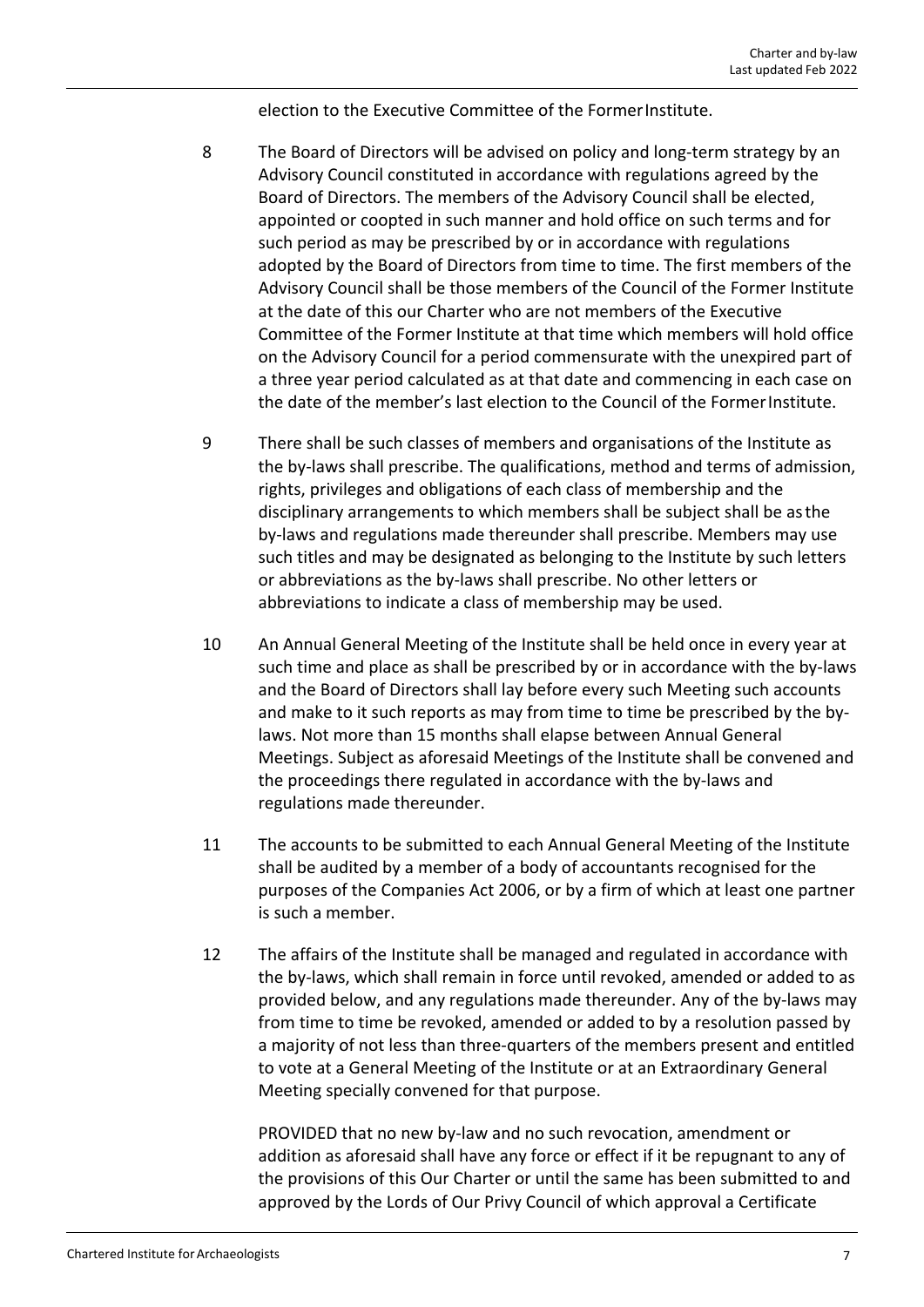under the hand of the Clerk of Our Privy Council shall be conclusiveevidence.

- 13 The Institute may revoke, amend or add to any of the provisions of this Our Charter by a resolution passed by a majority of not less than three‐quarters of the members present and entitled to vote at a General Meeting or at an Extraordinary General Meeting duly convened for that purpose, and any such revocation, amendment or addition shall when approved by Us, Our Heirs or Successors in Council, become effectual so that this Our Charter shall thenceforth continue and operate as though it had been originally granted and made accordingly. This provision shall apply to this Our Charter as modified in the above manner.
- 14 It shall be lawful for the Institute at an Extraordinary General Meeting convened for that purpose to surrender this Our Charter subject to the sanction of Us, Our Heirs or Successors in Council and on such terms as We or They may consider fit and to wind up or otherwise deal with the affairs of the Institute in such manner as shall be directed by such Extraordinary General Meeting or in default of such direction as the Board of Directors shall think expedient having due regard to the liabilities of the Institute for the time being and if, on the winding up or the dissolution of the Institute, there shall remain, after the satisfaction of all its debts and liabilities, any property whatsoever, it shall not be paid or distributed among the members of the Institute or any of them, but shall, subject to any special trusts affecting it be given and transferred to some other body or bodies having objects similar to the objects of the Institute, and which shall prohibit the distribution of its or their income and property amongst its or their members to an extent at least as great as is imposed on the Institute under or by virtue of Clause 5 hereof, such body or bodies to be determined by the members of the Institute at or before the time of dissolution, and in so far as effect cannot be given to the foregoing provisions then to some charitable object.
- 15 This Charter is governed by English law. The Institute and each member irrevocably agrees that the English courts shall have exclusive jurisdiction to settle any disputes arising out of or connected with this Charter or its subject matter or formation.
- 16 And We do for Ourselves, Our Heirs and Successors grant and declare that this Our Charter shall be in all things valid and effectual in law according to its true intent and meaning and shall be construed in the most favourable and beneficial sense and for the best advantage of the Institute and the promotion of its objects notwithstanding any non‐recital, mis‐recital, uncertainty or imperfection.

IN WITNESS whereof We have caused these Our Letters to be madePatent.

WITNESS Ourself at Westminster the day of in the year of Our Reign.

BY WARRANT UNDER THE QUEEN'S SIGNMANUAL.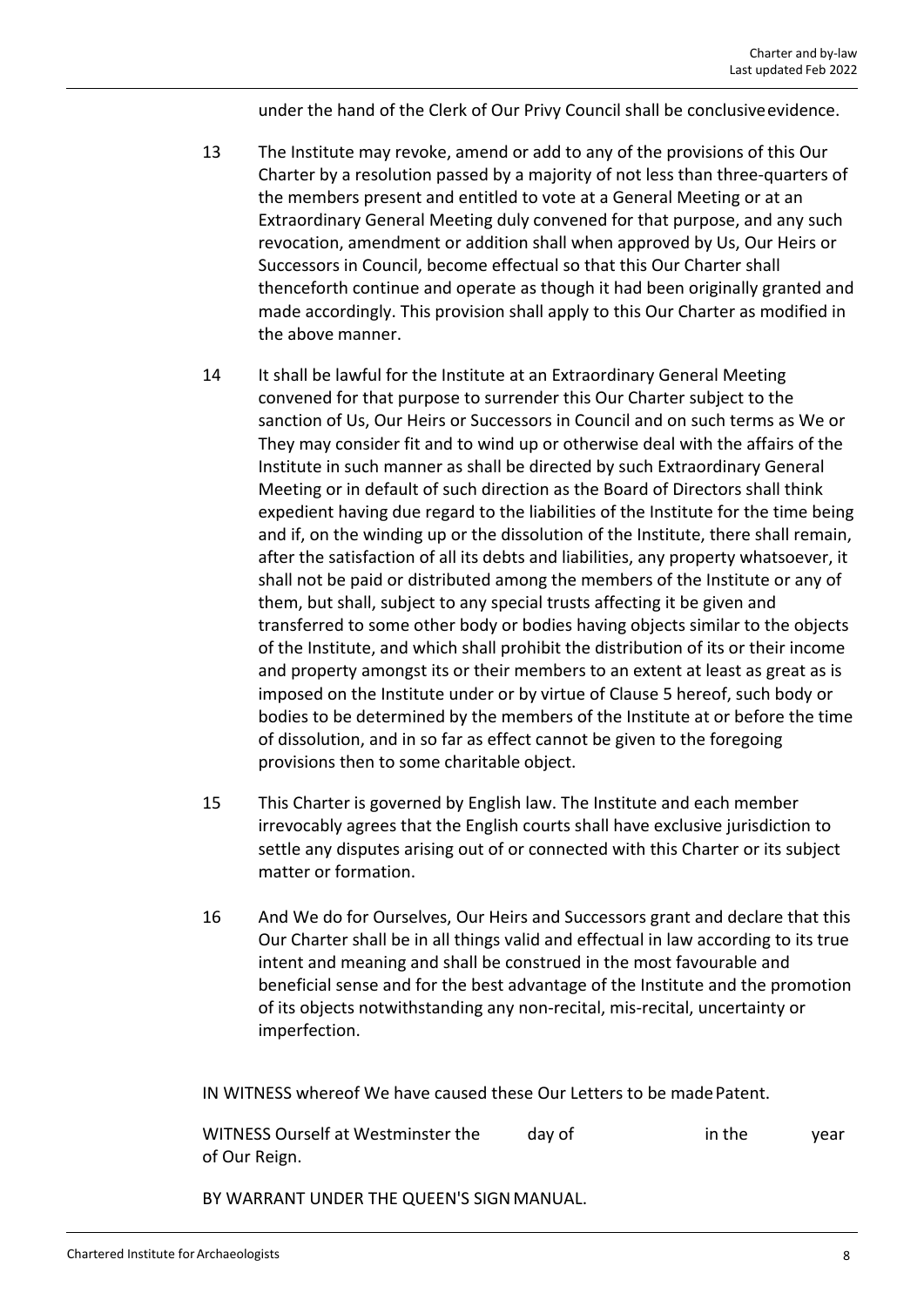#### SCHEDULE

#### **BY‐LAWS**

#### INTERPRETATION

- 1 In the event of any inconsistency between the provisions of the Charter and the provisions of the by‐laws the provisions of the Charter shall prevail.
- 2 In these by-laws, unless the context otherwise requires:
	- (i) the 'Charter' shall mean the Royal Charter of incorporation of the Institute as amended or added to from time to time and all Supplemental Charters for the time being in force;
	- (ii) expressions or words used in the Charter shall have the meanings there defined;
	- (iii) the 'Chair of the Institute' shall mean the Honorary Chair asdefined under by‐law 3.1(i) below;
	- (iv) the 'Treasurer of the Institute' shall mean the Honorary Treasureras defined under by‐law 3.1(ii) below;
	- (v) the 'Chief Executive' shall mean the Chief Executive of the Institute for the time being appointed by the Board of Directors pursuant to these by‐laws and including any deputy or assistant Chief Executive and any person appointed by the Board of Directors to perform the duties of the Chief Executive in their absence;
	- (vi) 'member of the Institute' shall mean a person whose name appears on the Register of the Institute and shall include a person whose name appeared on the register of the Former Institute immediately prior to the grant of Charter provided that such name has not since been removed from the Register;
	- (vii) 'voting member' shall mean a member of the Institute entitled tovote at a General Meeting of the Institute as defined under by‐law5.3;
	- (viii) 'non‐voting member' shall mean a member of the Institute as defined under by‐law 5.5;
	- (ix) the 'Area and Special Interest Groups' shall mean those groups from time to time constituted in accordance with regulations approved by the Board of Directors of the Institute;
	- (x) the 'Code of conduct' shall mean rules regulating the conduct ofvoting members established in accordance with by-law 9.3;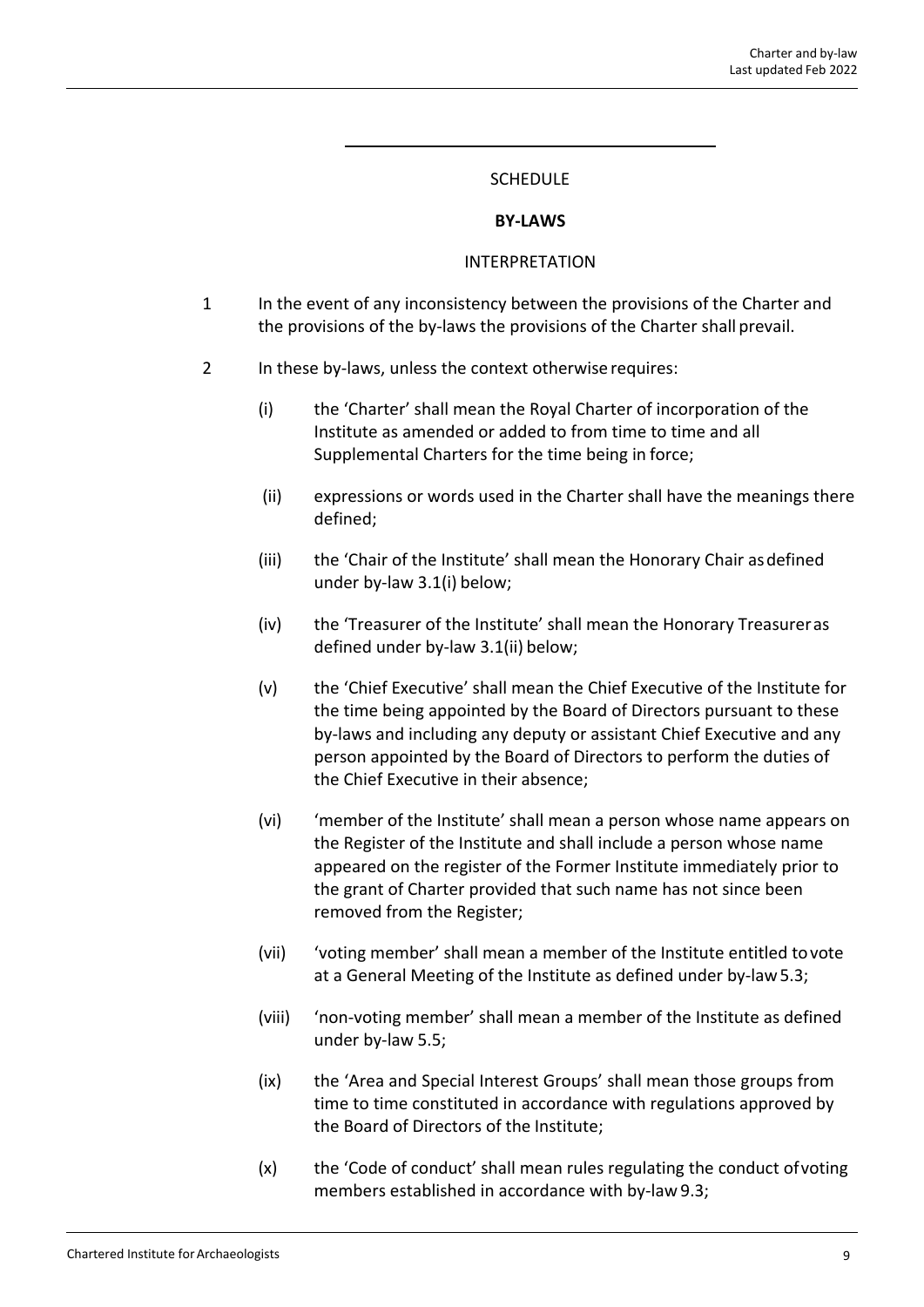- (xi) the 'Principal Office' shall mean the principal office of the Institute.
- (xii) 'Recorded Address' shall mean the address which may be postal or electronic of a member for the receipt of communications as notified from time to time to the Chief Executive and recorded in theRegister;
- (xiii) the 'Register' shall mean the Register referred to in by‐law 5.1;
- (xiv) for the purpose of establishing the length of office of any member a year in office will be deemed to run from the date of one AGM to the next, irrespective of the period of time lapsing between the AGMs;
- (xv) words importing the singular number only shall include the plural number and vice versa and words importing persons shall include corporations;
- (xvi) references to an Act of Parliament are to the Act as amended or re‐ enacted from time to time and to any subordinate legislation made under it.

#### DIRECTORS

- 3.1 Subject to clause 7 of the Charter, there shall be the following members of the Board of Directors who shall be directors of the Institute:
	- (i) The Honorary Chair a voting member of the Institute elected by the voting members of the Institute
	- (ii) The Honorary Treasurer a voting member of the Institute elected by the voting members of the Institute
	- (iii) Up to 6 further voting members of the Institute elected by the voting members of the Institute
	- (iv) Up to 2 further Directors who may or may not be members of the Institute appointed by the Board of Directors as they may from time to time deem necessary
	- (v) The Chief Executive
	- (vi) And one other member of staff appointed by the elected members of the Board of Directors as they may from time to time deemnecessary.
- 3.2 The Board of Directors shall consist of not less than 6 persons who shall be elected at Annual General Meetings of the Institute or appointed in the manner provided above.
- 3.3 The Chair of the Institute shall be responsible to the members for ensuring that the actions of the Board of Directors are in accordance with the Charter and by‐laws.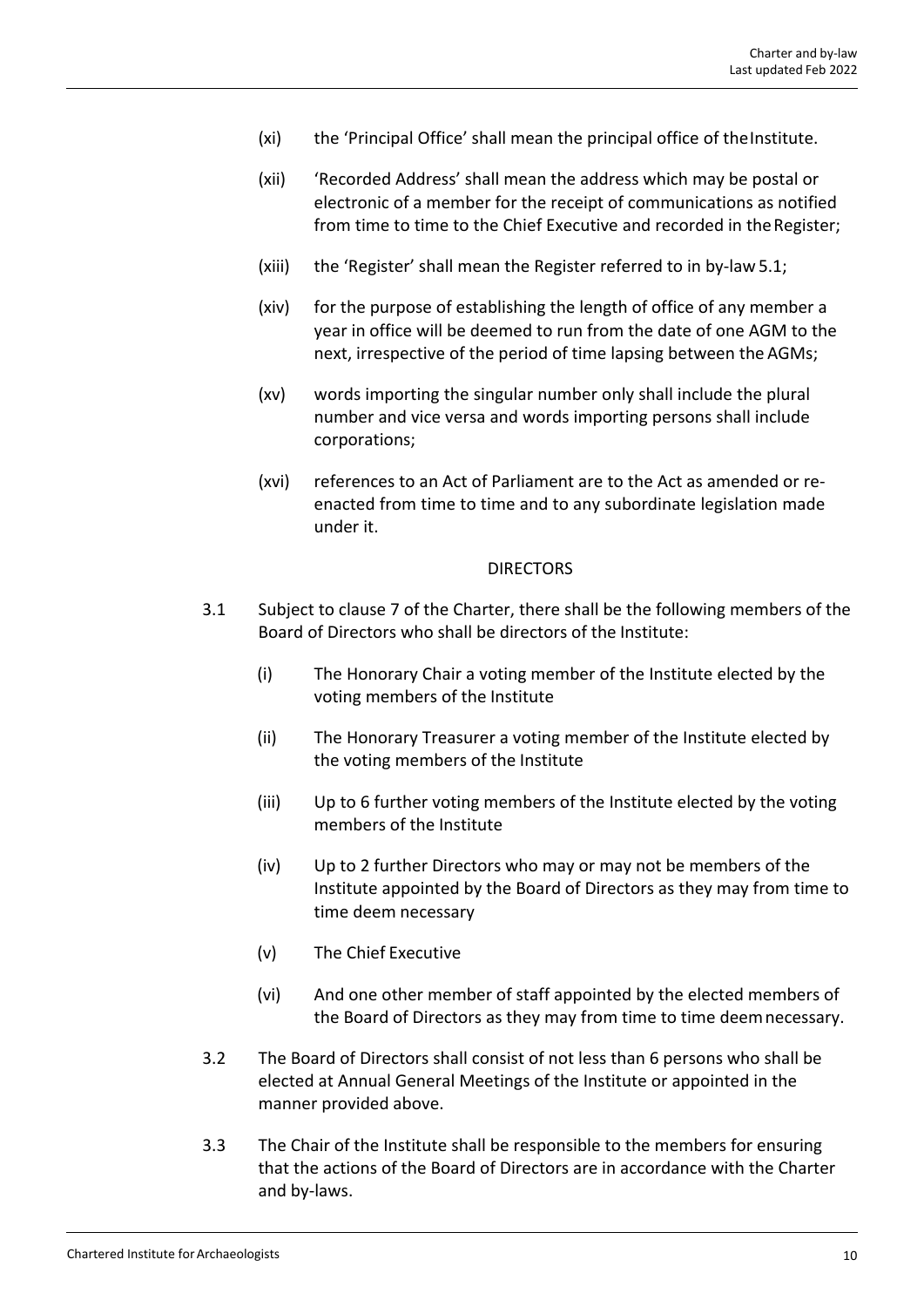- 3.4 The Treasurer of the Institute shall be responsible to the Board of Directors for the administration of the financial affairs of the Institute and for ensuring that proper accounts are kept in accordance with these by‐laws.
- 3.5 The Chief Executive of the Institute shall remain on the Board of Directors during the period of their employment by the Institute. The other member of staff appointed by the elected members of the Board of Directors may remain on the Board of Directors throughout their period of employment unless the elected members of the Board of Directors deemotherwise.
- 3.6 Subject to the provisions of by‐laws 3.8 and 3.9, voting members of the Institute shall be eligible to put themselves forward for election at an Annual General Meeting to any position as an elected officer of the Board of Directors that will be falling vacant at that Annual General Meeting. Following election at an Annual General Meeting, a member of the Board of Directors (save as is provided in clause 3.5 for the Chief Executive and the second staff member) shall hold office from the end of that Annual General Meeting until the end of the third Annual General Meeting following that at which they were elected. Retiring elected members of the Board of Directors shall be eligible for immediate reelection at that Annual General Meeting, in order to serve a further three‐year term which shall again run from the Annual General Meeting from that at which they were reelected until the third Annual General Meeting following their reelection. The maximum consecutive term of office for any elected member shall be two consecutive three‐year terms (to include any term of office on the Council of the Former Institute immediately preceding the date of the Charter), after which the elected member shall cease to be a member of the Board of Directors. Members retiring after a second three‐year term shall not be eligible for reelection to the Board of Directors until the Annual General Meeting following the Annual General Meeting at which they were required to retire or any subsequent Annual General Meeting.
- 3.7 The elected members of the Board of Directors shall be drawn from all categories of voting members of the Institute and shall not be subject to any quota restrictions within each category.
- 3.8 At least two months before the date of the Annual General Meeting all voting members of the Institute shall be notified of the names of all retiring elected members of the Board of Directors, and shall be asked to submit nominations for new elected directors. Nominees must have paid all subscriptions due. Nominations must be seconded by three other voting members of the Institute who have paid all subscriptions due.
- 3.9 A nominated candidate must indicate their willingness to stand, and may submit a statement to the Board of Directors of not more than 1,000 words supporting their nomination. Subject to the reasonable discretion of Board of Directors, the Board of Directors shall forward copies of the statement to all voting members.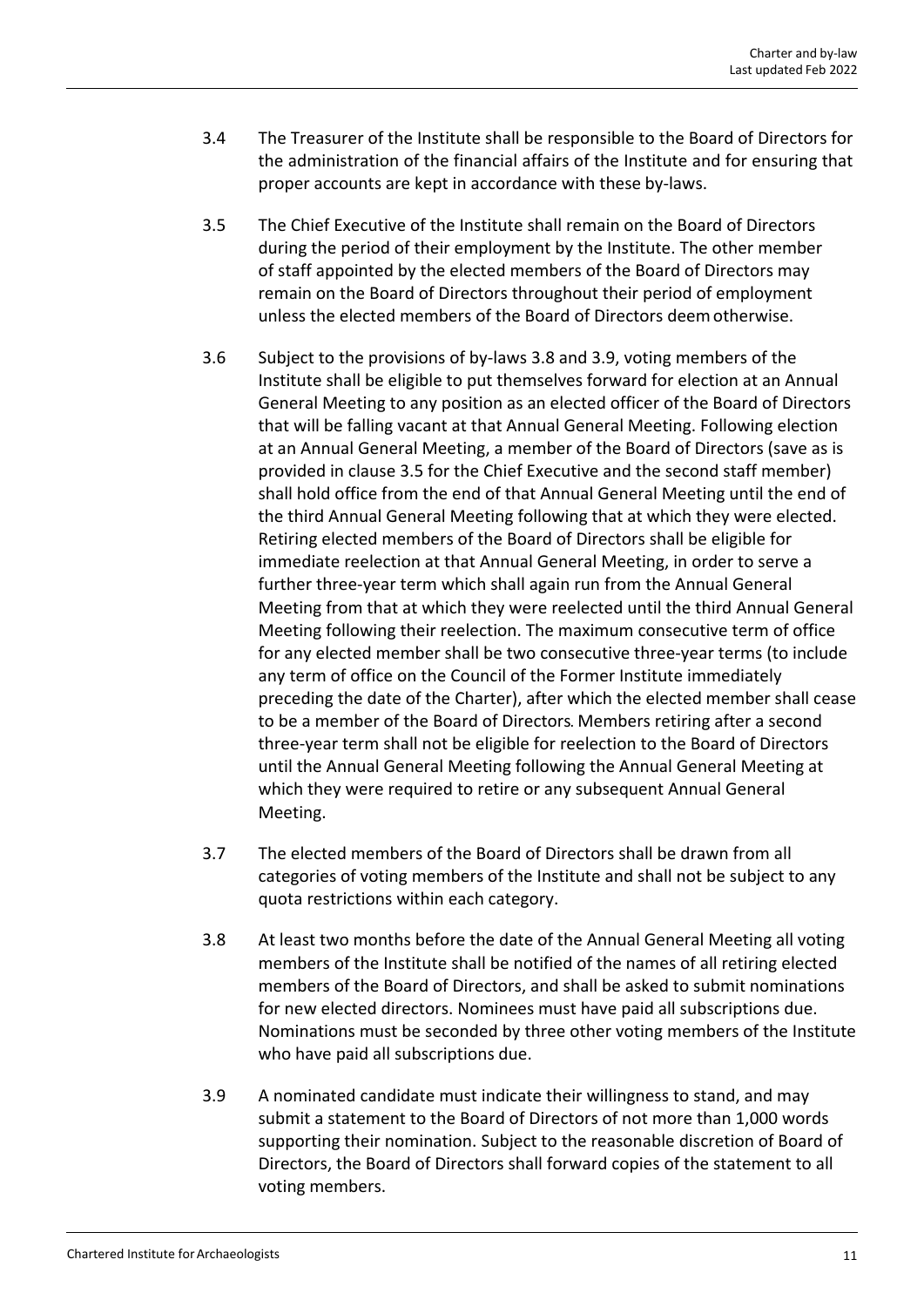- 3.10 If the number of candidates duly nominated for election to the Board of Directors does not exceed the number of vacancies for elected directors, the persons so nominated shall in that case be declared elected at the Annual General Meeting, but if the number of candidates duly nominated exceeds the number of vacancies their names shall be included as candidates for election to the Board of Directors in the ballot referred to below. Should there be insufficient candidates to fill the vacancies on the Board of Directors, such vacancies shall be left empty until filled by voting members coopted by the new Board of Directors.
- 3.11 The ballot for election of the members of the Board of Directors shall be conducted in such manner as shall be determined by the Board of Directors save that
	- (i) At least 21 days before the date of the Annual General Meeting all voting members shall be sent lists of candidates for election to the Board of Directors. Voting members will be invited to indicate by ballot, not less than one week before the Annual General Meeting, their votes for the candidates.
	- (ii) Each voting member shall be entitled to exercise such number of votes as there are vacancies on the Board of Directors, provided that they may not exercise more than one vote for each candidate.
	- (iii) When the votes have been counted, candidates with fewest votes shall be excluded in turn until the number of candidates is equal to the number of vacancies on the Board of Directors. Such number of candidates shall then be deemed elected to the Board of Directors.
- 3.12 (i) In addition to coopting persons to fill any vacant places in accordance with clause 3.10, the Board of Directors may coopt any voting member of the Institute to fill any vacancies arising by death or resignation or for any other reason during the period between Annual General Meetings. Coopted members of the Board of Directors shall have all the rights, privileges and duties of voting members of the Board of Directors (save as otherwise expressly provided in these by‐laws), and in particular, but without prejudice to the generality, may hold any office.
	- (ii) Any voting members coopted to the Board of Directors in accordance with by-laws 3.10 and 3.12 (i) to fill any vacant places shall cease to be members of the Board of Directors at the next Annual General Meeting. The Board of Directors may coopt such members for a further term, providing that no more than six consecutive years are served in total. Retiring coopted members may also stand for election, but their period of coopted office shall be taken into account in determining when they shall retire from the Board of Directors under by-law 3.6.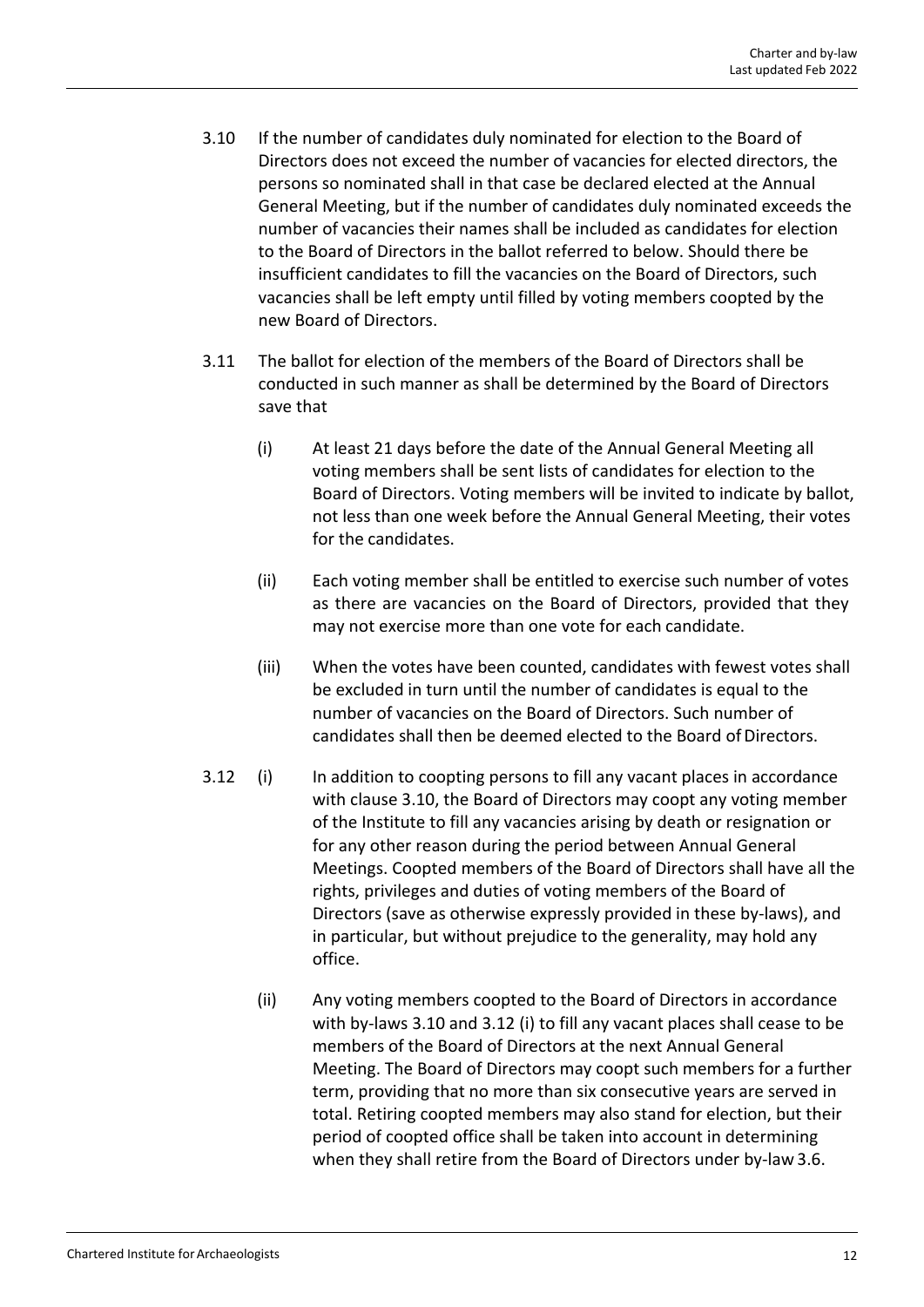- $(iii)$  In accordance with by-law 3.1 (iv), the Board of Directors may coopt up to two additional directors if, in the Board of Director's opinion, this is desirable and if in the opinion of the Board of Directors they can provide expertise or advice not readily available from members of the Institute. Such coopted additional directors shall be eligible to vote at meetings of the Board. Any persons coopted as additional directors in accordance with by-law 3.1(iv) to provide expertise or advice not readily available from members of the Institute may be coopted to serve a one year term from the first meeting of the Board of Directors following the Annual General Meeting to the subsequent meeting following the Annual General Meeting at which they were coopted, and may be coopted for one or more further one‐year term(s), if in the opinion of the Board of Directors this is in the best interests of the Institute. For the avoidance of doubt these additional board members cannot be coopted to the position of Chair of the Institute or Treasurer of the Institute.
- 3.13 The first Board of Directors shall take office immediately upon the grant of the Charter and shall be constituted in accordance with clause 7 of the Charter. The members of the Executive Committee of the Former Institute will hold office on the first Board of Directors, subject to by‐laws 3.14 and 3.15, for a period commensurate with the unexpired part of a three‐year period calculated as at that date and commencing in each case on the date ofthe member's last election to the Executive Committee of the FormerInstitute.
- 3.14 The office of a member of the Board of Directors shall bevacated
	- (i) if they become bankrupt or make any arrangement or composition with their creditors generally
	- (ii) if certified by a relevant professional as not having capacity under the Mental Capacity Act 2005
	- (iii) if by notice to the Institute they resign their office
	- (iv) if they become prohibited from holding office by reason of any court order made under or any provision of any relevant legislation from time to time in force
	- (v) if they are removed from office by a resolution duly passed pursuant to by‐law 3.15 below
	- (vi) if they cease to be a member of the Institute
- 3.15 The Institute may by Extraordinary Resolution remove any elected or coopted member of the Board of Directors before the expiration of their period of office.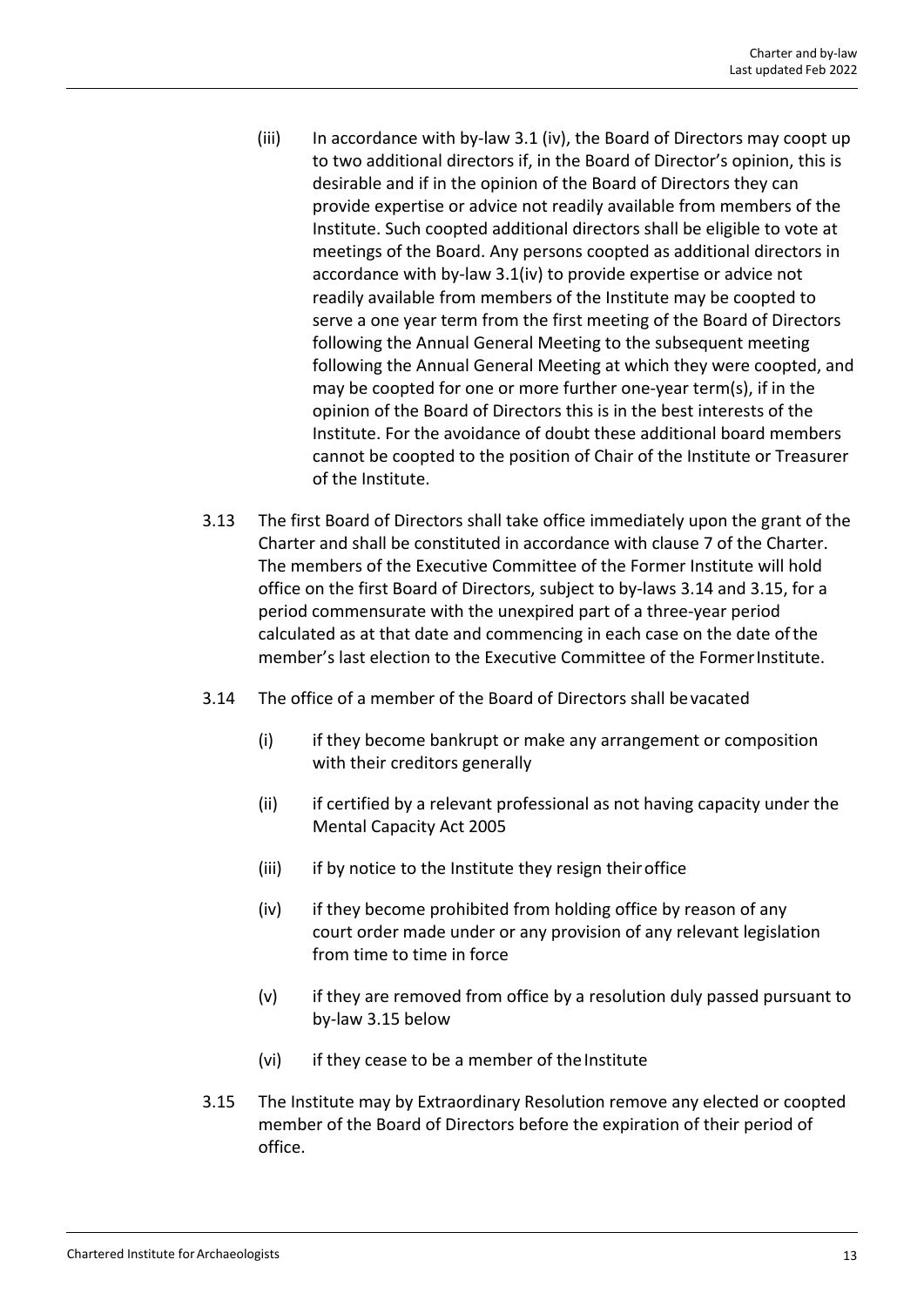3.16 A member of the Board of Directors shall not vote in respect of any contract in which they are interested or any matter arising out of such contract, and if they do so vote they shall not be counted. Nothing in this clause shall be deemed to authorise any contract between a member of the Board of Directors and the Institute involving a contravention of the provisions of Clause 5 of the Charter. An officer of the Board of Directors who is interested in the matter to be voted on shall count towards the quorum of themeeting.

# POWERS OF THE BOARD OF DIRECTORS

- 4.1 The management of the affairs of the Institute shall be vested in the Board of Directors, which, in addition to the powers and authorities expressly conferred on it by these by‐laws or otherwise, may in respect of the affairs of the Institute exercise all such powers and do all such things as may lead to the furtherance of the objects of the Institute including all such powers and things as may be exercised or done by the Institute and are not by these by‐laws expressly directed or required to be exercised or done by the Institute in General Meeting.
- 4.2 The Board of Directors shall meet as required and normally not less than four times a year. Subject to these by‐laws, the Board of Directors may adjourn and otherwise regulate meetings as they think fit.
- 4.3 The quorum for meetings of the Board of Directors shall be six members of the Board of whom at least four shall have been elected in accordance with by‐law 3 or such other number as the Board of Directors shall by resolution determine.
- 4.4 Where appropriate equipment is available and consent has been granted by the Chair of the Institute, or by such a person as they may appoint, any member of the Board of Directors may participate in a meeting via telephone or such other means of communication where all persons participating in the meeting can speak to and hear each other and shall count towards the quorum of the meeting.
- 4.5 The Board of Directors may act notwithstanding any vacancy in its number but if at any time the number of members of the Board is reduced below 6 the Board shall act only for the purpose of filling up vacancies among the members or convening a General Meeting of the Institute.
- 4.6 The Board of Directors may make, amend and rescind rules for the better ordering of any matter referred to in these by‐laws or otherwise for the better government of the Institute and its affairs, other than matters to be governed by regulations but so that no such rule shall be repugnant to or inconsistent with the Charter, these by-laws or the regulations. The Board shall publish such rules, amendments or rescissions thereof.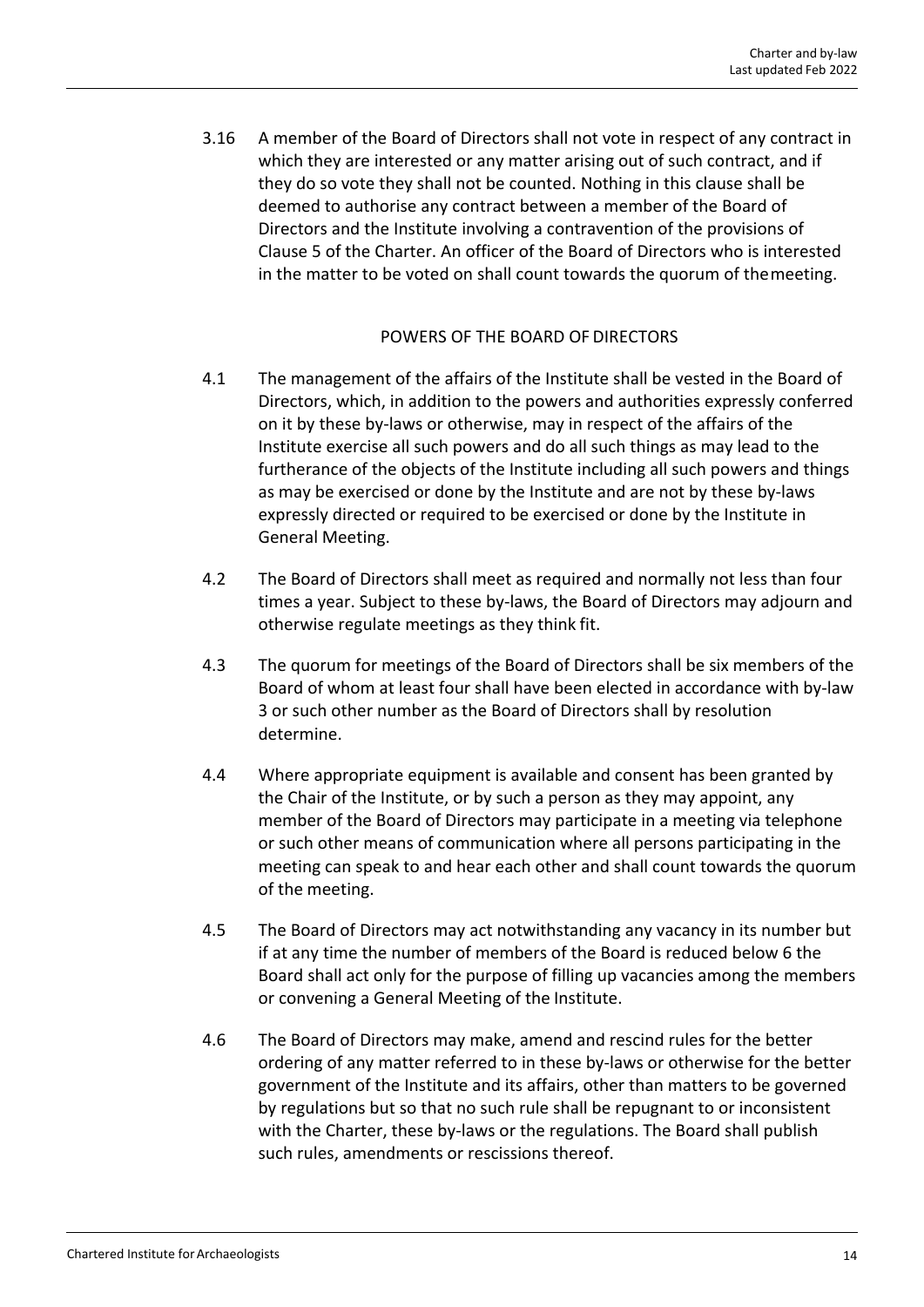4.7 The constitution, terms of office and operation of the Advisory Council, whose role is set out in clause 8 of the Charter, shall be in accordance with regulations agreed by the Board of Directors

#### MEMBERS

- 5.1 The Institute shall maintain a Register containing the names, together with the grade for the time being and the date of election or transfer to that grade, of all the members of the Institute and their Recorded Addresses. The Register shall be maintained and available for inspection at all reasonable times at the Principal Office and may from time to time be published in such manner as the Board of Directors may think fit.
- 5.2 Membership shall be divided into voting and non-voting members.
- 5.3 Voting members are:
	- (a) Honorary Members who were voting members prior to becoming Honorary Members
	- (b) Members
	- (c) Associate members
	- (d) Practitioner members.
- 5.4 Any Honorary Member, Member, Associate member or Practitioner member may use after their name the designation appropriate to their class of membership in accordance with the following abbreviated forms, namely:

Honorary Member HonMCIfA

Member MCIfA

Associate members ACIfA

Practitioner member PCIfA

- 5.5 Non‐voting members are:
	- (a) Honorary Members who were not voting members prior to becoming Honorary Members
	- (b) Student members
	- (c) Affiliate members
- 5.6 The Institute may also maintain a Register of organisations and may make regulations governing organisational registration.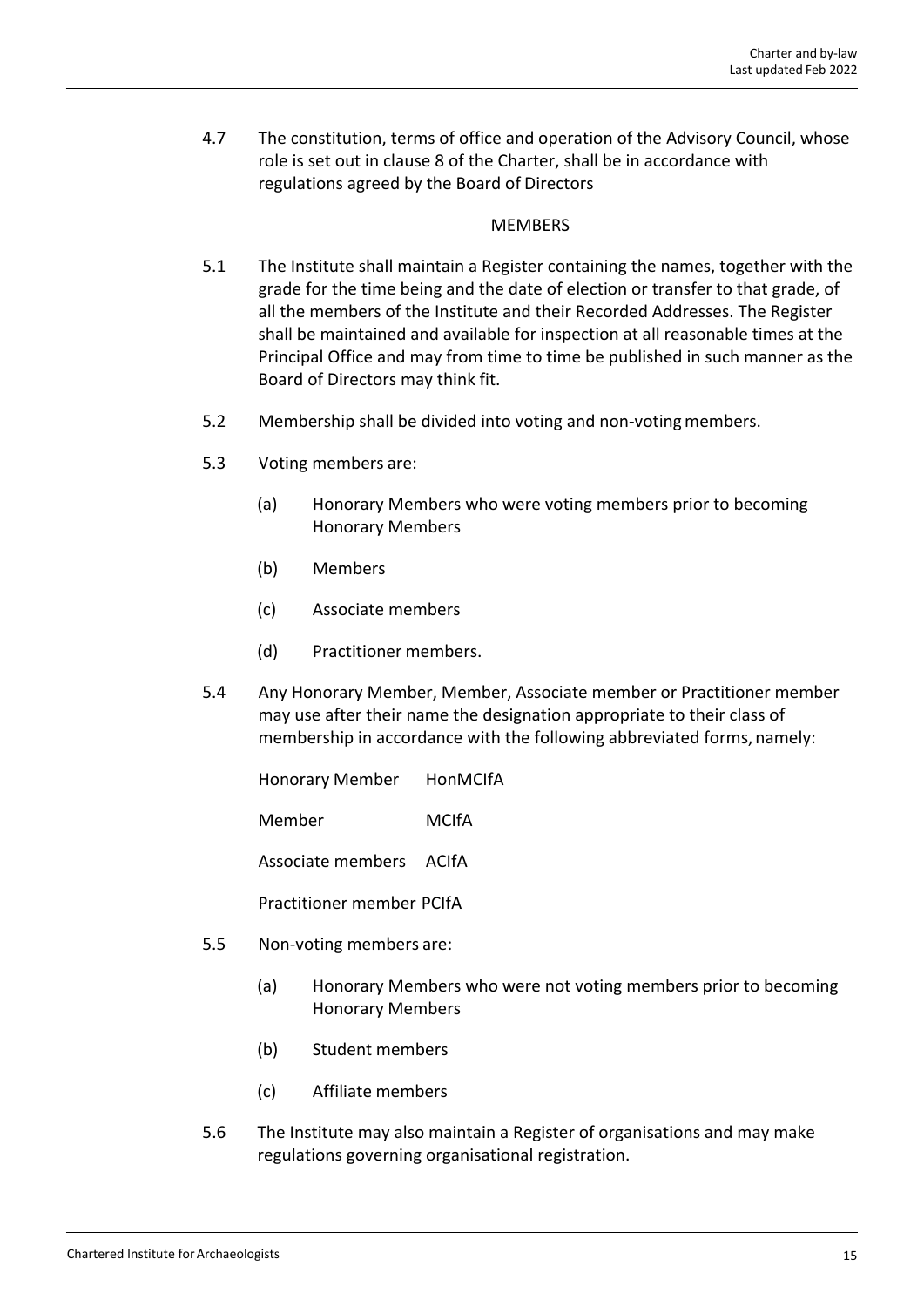# QUALIFICATION FOR MEMBERSHIP

6 The Board of Directors shall make regulations governing membership and may in its absolute discretion determine from time to time the requirements for appointment to, and the rights attaching to each class of membership.

# PRIVILEGES OF MEMBERSHIP

- 7.1 Voting members shall be entitled to all the privileges of membership conferred by these by-laws and to any special privilege which the Board of Directors may from time to time prescribe.
- 7.2 Non-voting members shall have all the rights and privileges of voting members (other than any special privilege) save that they shall not be entitled to vote at any General Meeting, they shall not be entitled to stand for election to the Board of Directors or the Advisory Council, nor to vote in elections for the Board of Directors or the Advisory Council. Non‐voting members shall not be entitled to stand for election as officers of Groups nor shall they be appointed as Group representatives on the Advisory Council without the approval of the Board of Directors.
- 7.3 The rights, privileges and obligations of every Institute member of any grade shall be personal and shall not be transferable either by the member or by operation of law. A member's rights, privileges and/or obligations may be altered or abrogated in any way by an alteration to these by‐laws or, where a privilege is prescribed by the Board of Directors, by a further resolution of the Board of Directors.

# RESIGNATION AND REMOVAL OF MEMBERS

- 8.1 Any member of the Institute who is under no liability to the Institute may resign from the Institute by sending written notice of resignation to the Registered Office.
- 8.2 Members of the Institute who fail to pay by the due date any subscription due from them, and who fail to pay it within such period after a written reminder of default and application therefor shall have been sent to them by the Institute as the Board of Directors shall from time to time prescribe, shall after the expiration of such period cease to be members of the Institute and their names shall be removed from the Register.
- 8.3 A member of the Institute shall cease to be a member forthwith if they become bankrupt or make any arrangement or composition with their creditors generally, or if certified by a relevant professional as not having capacity under the Mental Capacity Act 2005 or if they die.
- 8.4 A voting member of the Institute shall cease to be a member if the Board of Directors resolves that they are no longer fit to be a member by reason of behaviour which constitutes a breach of the Code of conduct and at ameeting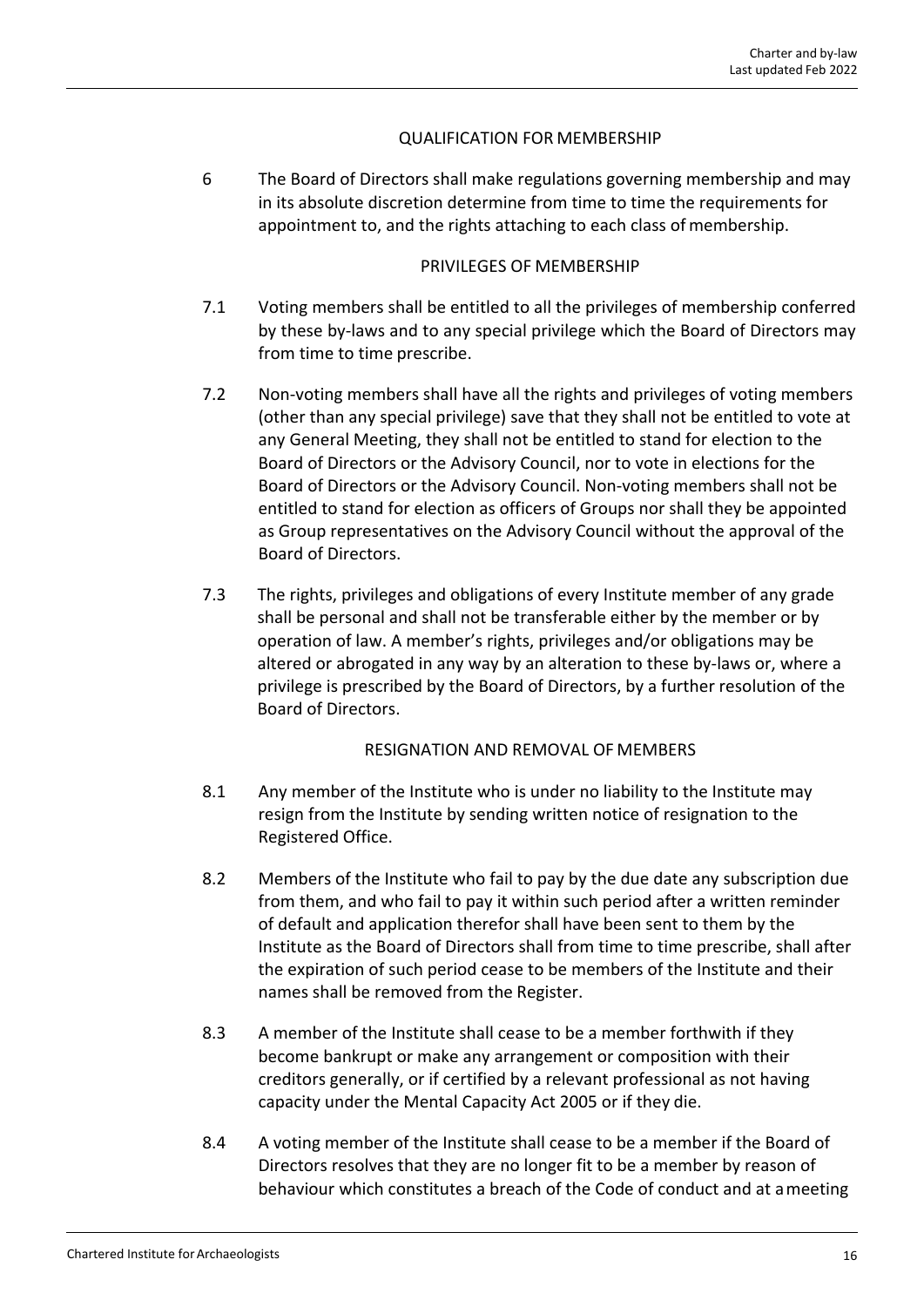of the Board of Directors attended by at least six Board members provided that no such resolution shall be passed before the completion of the proper procedures of investigation defined in the professional conduct regulations that the Board of Directors shall prescribe from time to time in accordance with by‐law 9.4.

- 8.5 The Board of Directors may resolve to suspend any voting member from the rights and privileges of membership by reason of behaviour which constitutes a breach of the Code of conduct, subject to the same conditions as are contained in by‐law 8.4. Any member suspended in accordance with this by‐ law shall at the end of the period of suspension automatically be reinstated to the rights and privileges of membership provided they confirm in writing to the Chief Executive during the period of suspension in a form reasonably satisfactory to the Board of Directors their intention to act in accordance with the provisions of the Charter, these by‐laws and any regulations made pursuant thereto, to be guided by the objects for which the Institute is established and to be bound by the provisions of the Code of conduct.
- 8.6 Upon ceasing to be a member of the Institute a former member shall cease to have any right to any benefits of membership of the Institute.
- 8.7 A former member of the Institute shall be entitled to reapply for membership of the Institute upon the same basis as all other applicants for membership, up to a maximum of three times.

# REGULATION OF PROFESSIONAL CONDUCT

- 9.1 All members of the Institute shall so order their conduct as to uphold the dignity and reputation of the Institute and shall observe the provisions of the Charter and these by‐laws and any regulations made pursuant thereto.
- 9.2 All voting members shall at all times so order their conduct as to uphold the dignity and reputation of the profession. All voting members shall at all times exercise their professional skill and judgement to the best of their ability and discharge any professional responsibilities with integrity and safeguard the public interest in matters of health and safety and otherwise pertaining to their work or other involvement in archaeology. Non‐voting members shall support the aims of the Code of conduct and aspire to gain ethical competence.
- 9.3 For the purpose of ensuring the fulfilment of the requirements of by-law 9.2 the Institute in General Meeting shall establish rules for regulating the conduct of voting members of the various classes of membership to be known as 'the Code of conduct' and may alter or vary the same from time to time by a resolution in General Meeting provided that such rules shall not be inconsistent with the Charter and these by‐laws.
- 9.4 The Board of Directors shall make regulations to be known as 'the Professional Conduct Regulations' setting out the procedure to be followed in the event of an allegation of misconduct.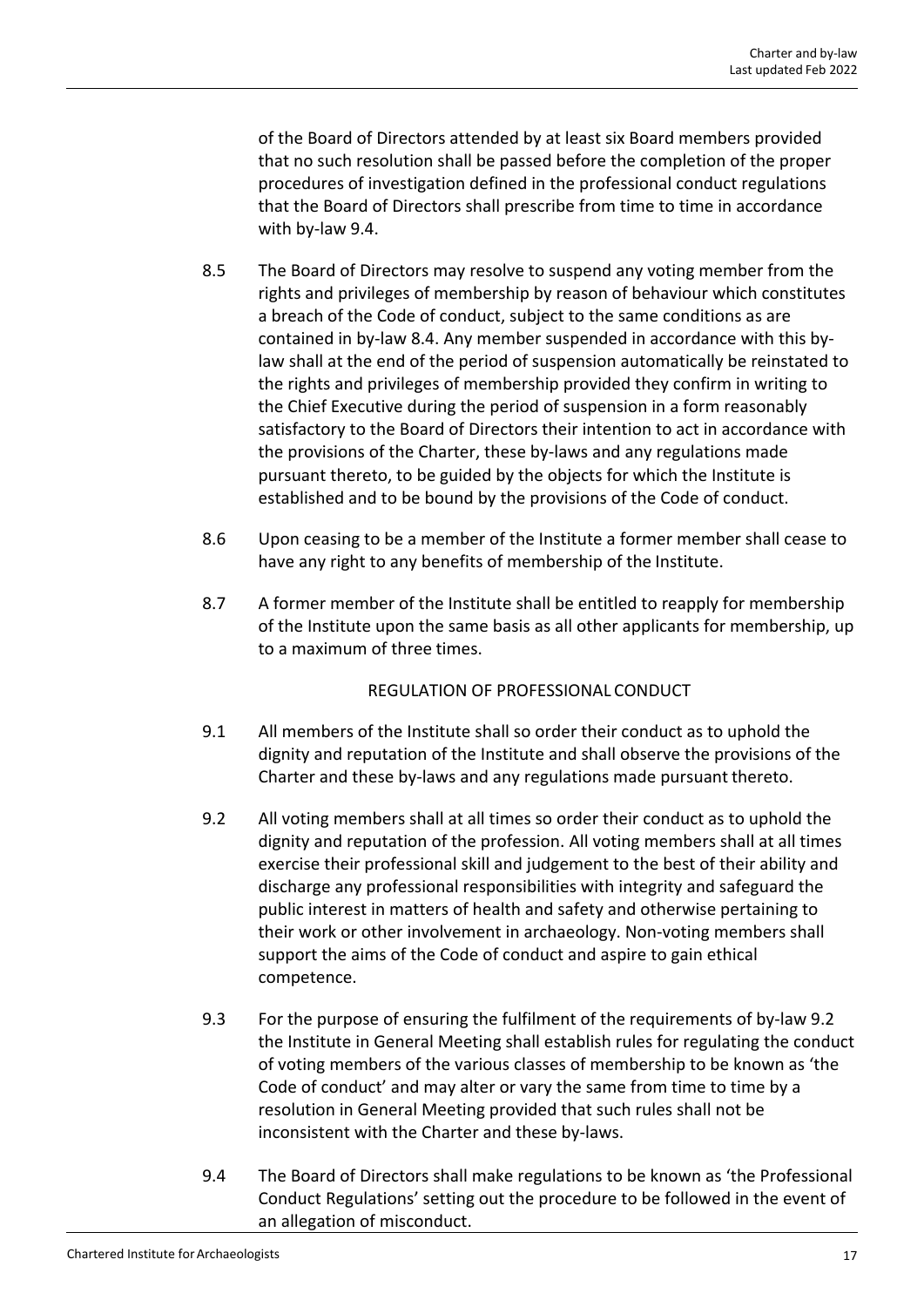- 9.5 The Board of Directors may make, vary and rescind regulations for the purpose of
	- (i) delegating its powers and duties under these by‐laws (other than the power to order that a member be expelled by the Institute) to a person, committee or other body;
	- (ii) determining the constitution, membership and duration of any such committee;
	- (iii) regulating the procedure of any such person, committee or otherbody;
	- (iv) providing for any other matter which may be relevant to any such person, committee or other body or to their functions;
	- (v) establishing and determining the constitution and membership and regulating the procedure of an appeal body.
- 9.6 Subject to any regulations made under these by-laws or rules made by the Board of Directors any person or body set up or appointed by the Board of Directors shall regulate its own procedures.

# FEES AND SUBSCRIPTIONS

10. Application and transfer fees and membership subscriptions shall be payable in accordance with the requirements of the Institute as set by the Board of Directors from time to time.

# GENERAL MEETINGS

- 11.1 The Institute shall hold an Annual General Meeting at such time and place as may be determined by the Board of Directors. Such meeting shall be held not later than fifteen months from the previous Annual General Meeting and shall be identified as an Annual General Meeting in the notice convening thesame.
- 11.2 The business of the Annual General Meeting of the Institute shall be to receive and consider the annual report of the Board of Directors and the accounts, and to appoint an Auditor or Auditors, and elect members of the Board of Directors in accordance with by‐law 3.10, and the Advisory Council in accordance with the regulations.
- 11.3 All meetings, other than the Annual General Meeting, shall be called Extraordinary General Meeting.
- 11.4 The Board of Directors may whenever they think fit convene an Extraordinary General Meeting of the Institute and an Extraordinary General Meetingshall also be convened within two months of the receipt at the Principal Office of a written requisition
	- (i) signed by or on behalf of the Advisory Council in accordance with regulations made by the Board of Directors; or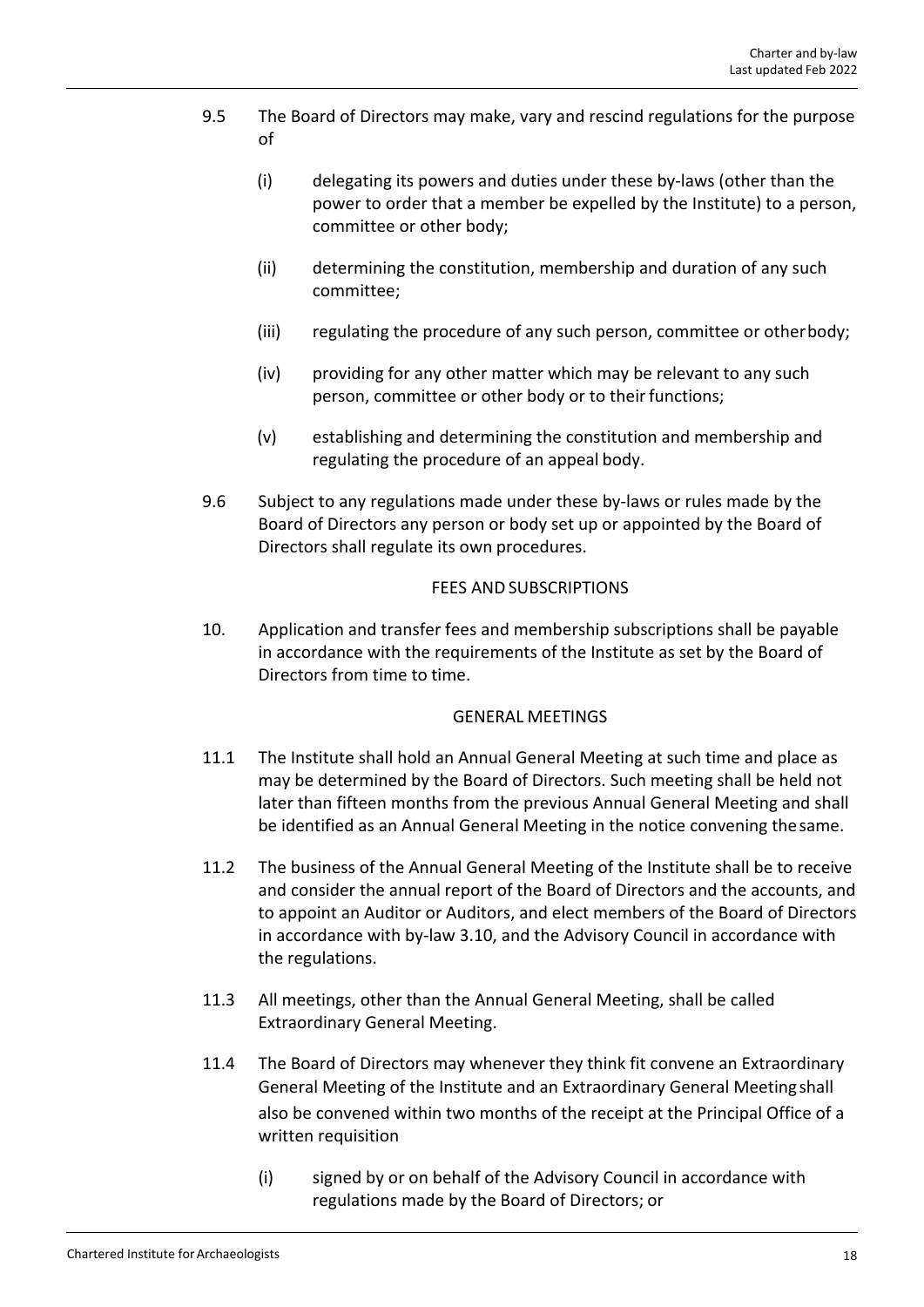- (ii) signed by not less than one twentieth of the voting members of the Institute having at the date of the requisition a right to vote at the meeting to which the requisition relates and stating fully the objects of the meeting.
- 11.5 At least 21 days' notice of every General Meeting of the Institute (exclusive of the day on which the notice is served but inclusive of the day for which the Meeting is called) specifying the place, day and hour of the Meeting and (in the case of special business) the general nature of the business to be transacted shall be given by notice sent to every member of the Institute.
- 11.6 The accidental omission to give notice of a General Meeting of the Institute to, or the non‐receipt of notice by, any person entitled to receive such notice shall not invalidate anything done at such Meeting.
- 11.7 At all General Meetings of the Institute the voting members shall, subject to by‐law 11.8, be entitled to one vote whether virtually (such as by casting a vote online) or in person in accordance with regulations made by the Board of Directors. No other person shall be entitled to vote.
- 11.8 A person otherwise entitled to vote who has not paid every subscription or other sum due and owing by them to the Institute shall not be entitled to vote.
- 11.9 Twenty-five persons entitled to vote, whether being personally present or virtually (such as by casting a vote online), shall be a quorum.
- 11.10 Subject to the provisions of this by‐law the Board of Directors shall make regulations further governing
	- (i) the procedure for convening General Meetings;
	- (ii) the proceedings at General Meetings;
	- (iii) the voting of members of the Institute at GeneralMeetings;

provided that such shall not be inconsistent with the Charter and these by‐ laws.

# AUDITORS

12 The Auditor or Auditors, who shall be qualified in accordance with clause 11 of the Charter, shall be appointed annually at the Annual General Meeting. A retiring Auditor or Auditors shall be eligible forreappointment.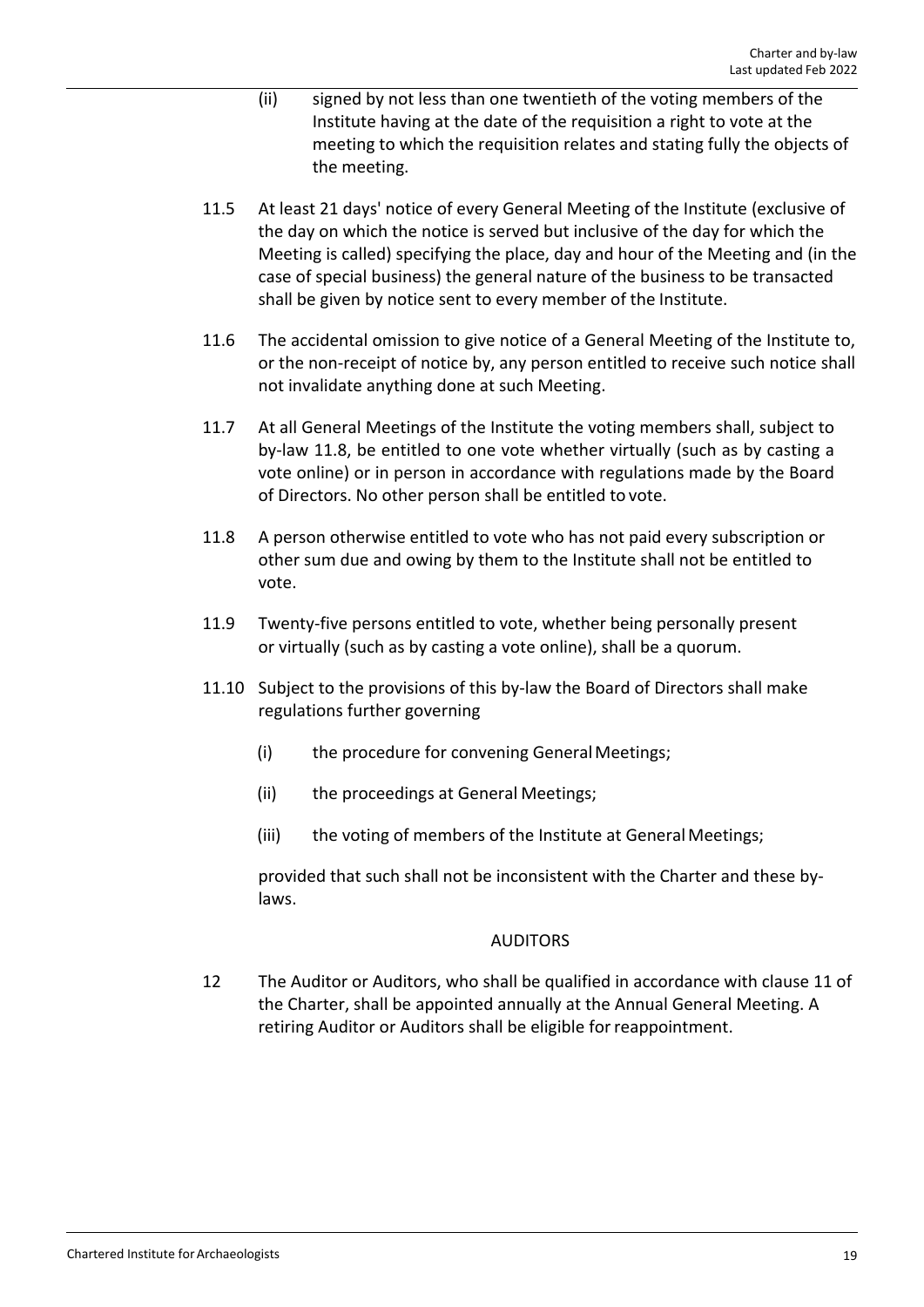# MINUTES

13 The Chief Executive or its nominee shall attend and cause minutes of all General Meetings of the Institute, and the Board of Directors to be entered in a minute book.

#### **COMMITTEES**

- 14.1 The Board of Directors may delegate any of its powers to committees, which may be given such names as the Board of Directors shall see fit. There shall be such committees and sub‐committees as the Board of Directors may from time to time determine in accordance with by‐law 4 (xvi) above.
- 14.2 The name, membership and terms of reference of each committee and the manner in which committee meetings are conducted shall be determined from time to time by the Board of Directors.

#### GROUPS AND BRANCHES

15 The Board of Directors may make, vary and rescind regulations to provide for the establishment and continuance of area, special interest or other Groups and branches of the Institute.

#### ACCOUNTS

- 16.1 The Board of Directors shall cause true accounts to be kept of the receipts and expenditure of the Institute and the matters in respect of which such receipts and expenditure take place and of the assets, credits and liabilities and the sales and purchases of goods of the Institute. Proper books of account shall not be deemed to be kept if there are not kept such books of account as are necessary to give a true and fair view of the Institute's affairs and to explain its transactions.
- 16.2 At the Annual General Meeting of the Institute in every year the Board of Directors shall lay before the Meeting an income and expenditure account and balance sheet for the period since the last preceding account, together with reports prepared by the Board of Directors and by the Auditor or Auditors. Copies of the accounts, balance sheet and reports shall be sent to all persons entitled to receive notices of General Meetings 21 days before the Meeting, in the manner in which notices are directed to be served as stated below.
- 16.3 The books of account shall be kept open to the inspection of members of the Institute and the Auditor or Auditors at the Principal Office or such other place as the Board of Directors shall see fit, during normal business hours.

# NOTICES

17.1 Any notice sent by post to a member of the Institute shall be deemed to have been served on the third day following that on which it is posted and in proving such service it shall be sufficient to prove that the envelopecontaining